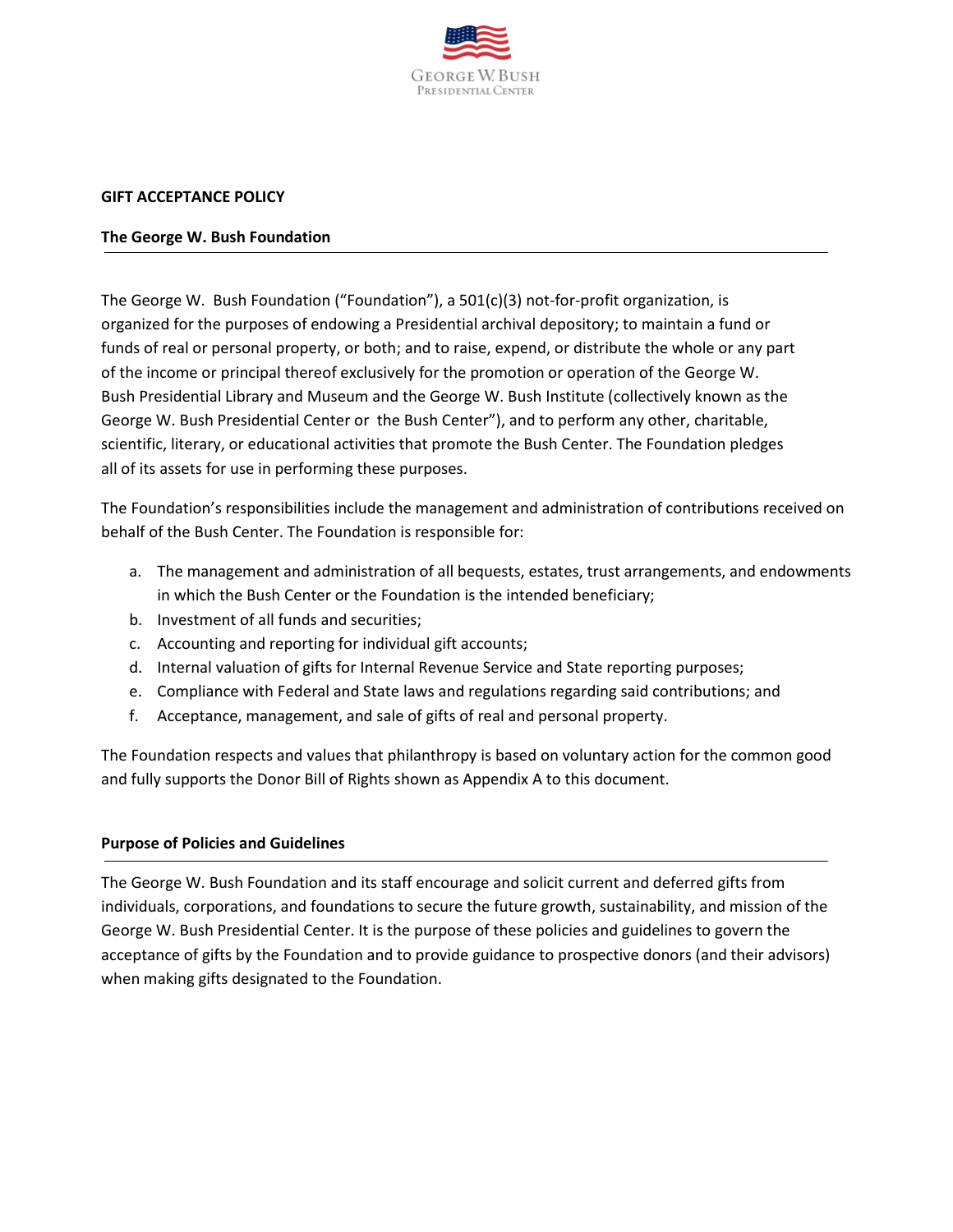### **Use of Legal Counsel**

The Foundation shall seek the advice of the Bush Center's Legal Counsel in matters relating to the acceptance of gifts when appropriate. Review by the Bush Center's Legal Counsel is recommended for such matters as:

- a. Closely held stock transfers that are subject to restrictions or buy-sell agreements;
- b. Documents or Gift Agreements naming the Foundation as Trustee;
- c. Gifts involving contracts, or other documents, requiring the Foundation to assume obligation;
- d. Transactions with potential conflict of interest that may invoke IRS sanctions (including any transaction to which a board member is a party); and
- e. Any other instances in which use of counsel is deemed appropriate by Foundation leadership.

### **Conflict of Interest**

The Foundation does not provide legal advice to prospective donors. It is the sole responsibility of the donor, when appropriate, to seek the assistance of personal legal and financial advisors to guide their decisions in matters relating to their gifts and the resulting tax and estate planning consequences. For its part, the Foundation will comply with the Model Standards of Practice for the Charitable Gift Planner promulgated by the Partnership for Philanthropic Planning (formerly the National Committee on Planned Giving), shown as Appendix A (The Donor Bill of Rights) to this document.

## **Gifts Defined**

A gift is defined as a voluntary transfer of assets from a person or organization to the Foundation where no goods or services are expected, implied or forthcoming for the donor. Gifts usually take the form of cash, securities, real property, or personal property. The following criteria generally identify a gift:

- $\triangleright$  A gift is motivated by charitable intent.
- $\triangleright$  Gifts are irrevocable transfers of assets. The Foundation is not obliged to return unexpended funds. If for some reason, the Foundation is unable to comply with the donor's intent, or if the gift has been misdirected to the Foundation, a return of the gift may be issued at the Foundation's discretion, less any out-of-pocket expenses.
- $\triangleright$  Gifts are not generally subject to an exchange of consideration or other contractual duties between the Foundation and the donor, except for certain deferred gifts.
- $\triangleright$  A period of performance is not specified.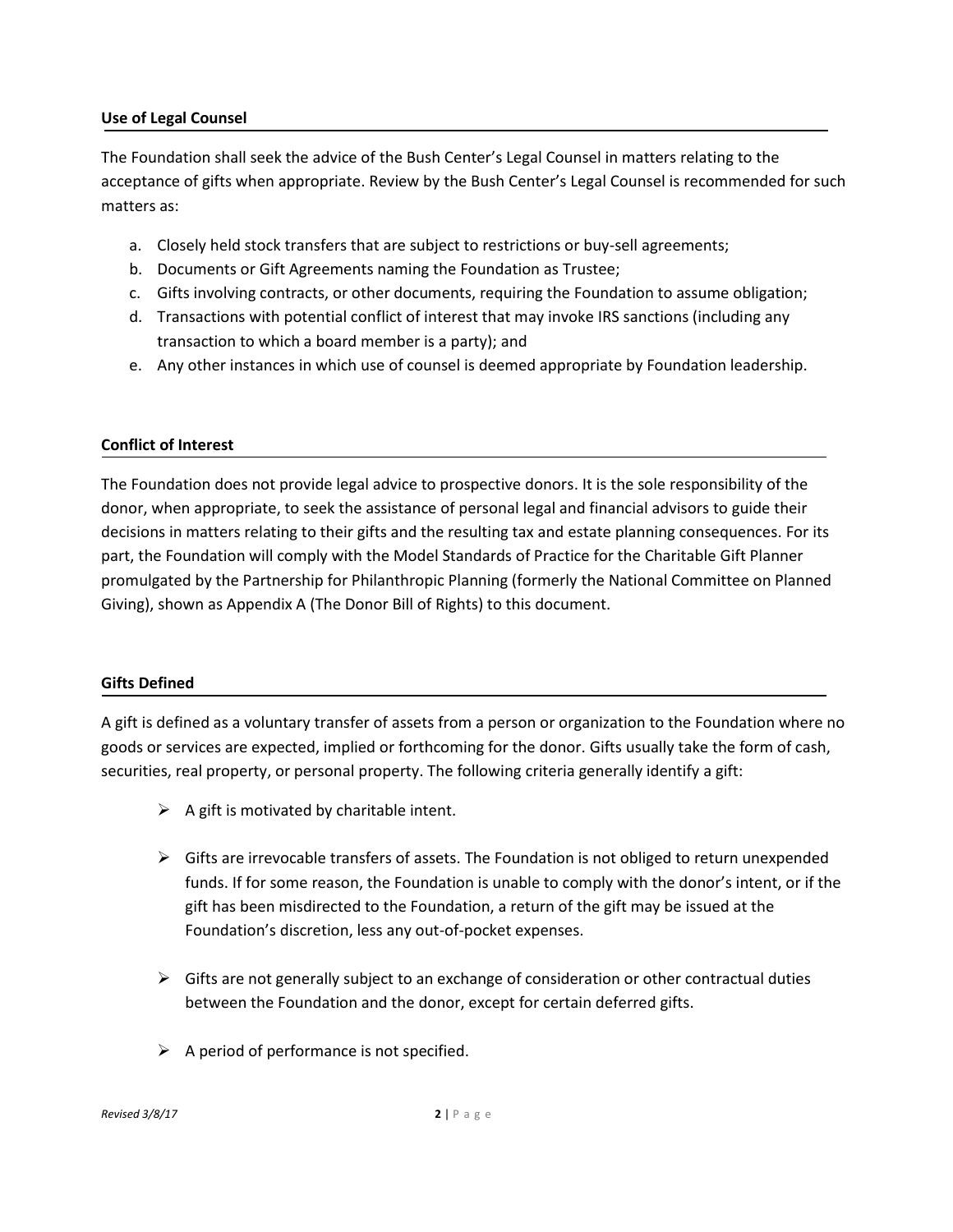- $\triangleright$  Generally, donors are not provided formal financial accountings. A general report to the donor stating the utilization or impact of the gift is appropriate, and may be requested by the donor. However, donors to named endowment funds will receive an annual statement of activities reflecting endowment fund financial performance.
- $\triangleright$  Generally, funds received from individuals, closely held corporations and family foundations will be classified as a gift. Funds received from corporations, corporate foundations and major foundations are classified as gifts unless the grant requires performance or other consideration.

## **Gift Designations**

A gift may be either unrestricted or restricted to a general area of use that contributes to the benefit of the Bush Center. If the restriction(s) placed on the use of the funds contributed to the Foundation have been rendered illegal, unreasonable, or unable to be fulfilled, and if the donor(s) are unavailable to alter the account restriction(s), the Foundation may consult with Board leadership and Legal Counsel, and may, if necessary, seek approval of a court with jurisdiction to remove or modify such restriction(s). If termination of the restriction(s) is sought, the Foundation will seek to use such funds for a purpose that reflects as near as possible the original restriction. Restrictions shall be deemed unreasonable or unable to be fulfilled due to circumstances, including, but not limited to:

- the termination of a Bush Center program;
- a surplus of funds available from other sources to fulfill the designated purpose;
- the insufficiency of the restricted funds to fulfill the designated purpose where no funds from other sources are available to supplement the restricted funds; and
- the designated purpose is no longer consistent with the mission of the Bush Center and its individual programs.

The Foundation's policy to establish and manage endowment funds is shown as Appendix B to this document.

## **Gift Acknowledgement**

The Foundation will acknowledge the receipt of all gifts in writing and in a manner which satisfies the IRS's substantiation requirements set forth in IRS Publication 1771 for the deduction of charitable gifts by individual donors.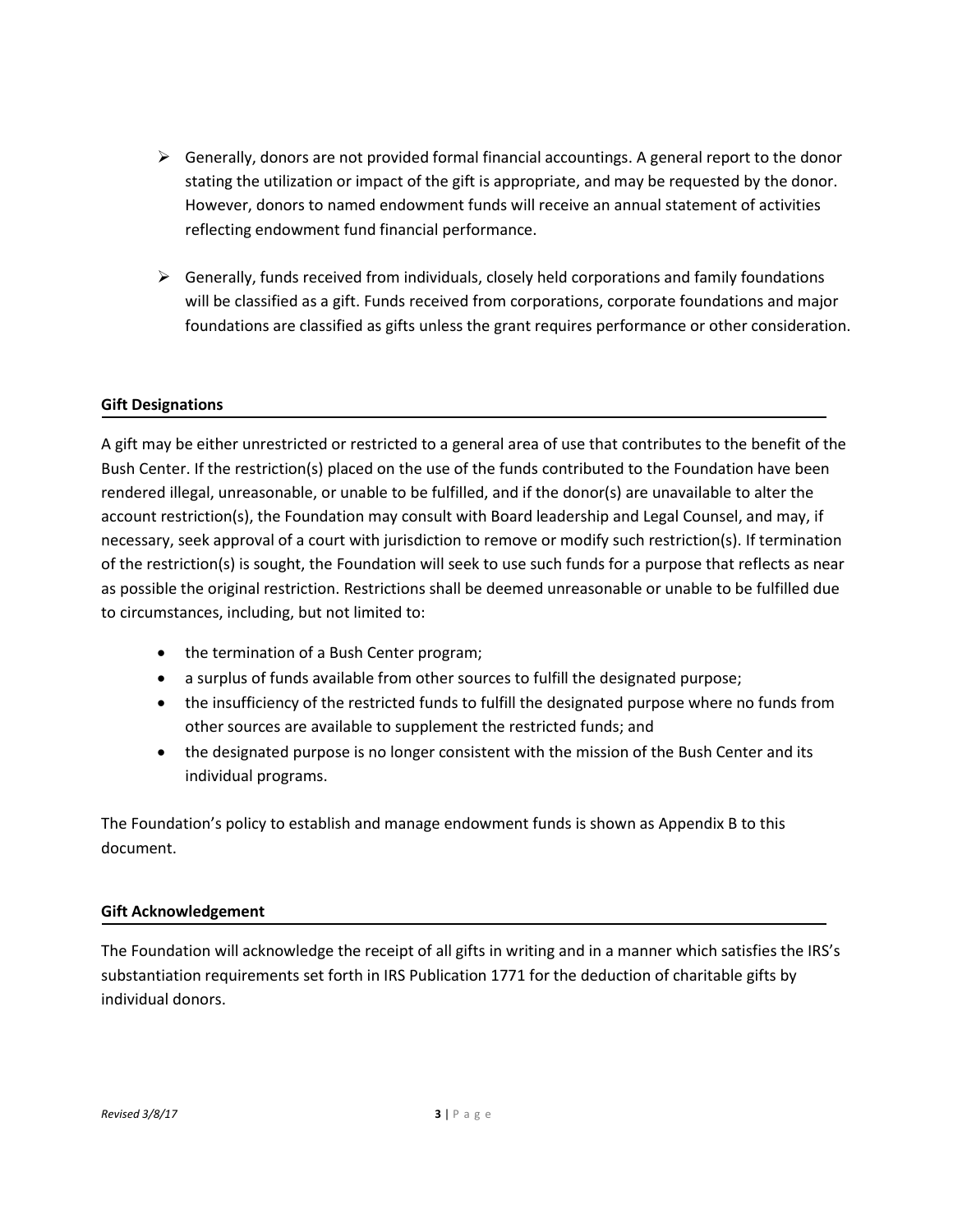## **Types of Gifts**

- Cash
- Tangible Personal Property
- Securities
- Deferred Gifts
- Designating the Foundation as a Beneficiary
- Bequests
- Real Estate
- Life Insurance
- **•** Retirement Plan Beneficiary Designations
- Split Interest Agreements
	- o Charitable Gift Annunities
	- o Charitable Remainder Trusts
	- o Charitable Lead Trusts
	- o Pooled Income Funds
	- o Perpetual Trusts
- Oil, Gas, Mineral Interests and other Real Assets

**Cash –** Cash is acceptable in any form. Checks shall be made payable to The George W. Bush Foundation.

**Tangible Personal Property –** All other gifts of tangible personal property (art, coins, equipment, cars, etc.) shall be examined in light of the following criteria:

- Does the property fulfill the mission of the Foundation?
- Is the property marketable?
- Are there any undue restrictions on the use, display, or sale of the property?

The Board of Directors of the Foundation shall make the final determination on the acceptance of other tangible property gifts. Every effort will be made to sell all gifts of tangible property as soon as possible.

**Securities** – The Foundation can accept both publicly traded securities and closely held securities (subject to Gift Acceptance Committee review).

**Deferred Gifts** – Any planned gift agreement that requires execution by the Foundation shall first be reviewed and approved as to form and substance by the Foundation's Chief Financial Officer and Legal Counsel. It is recommended that prospective donors (or their legal/financial representative), who are considering gifts to the Foundation that will take effect at the donor's death, consult with the Foundation's Vice President of Development and Chief Financial Officer regarding how to properly designate the gift and to discuss any trust or bequest restriction that is being considered.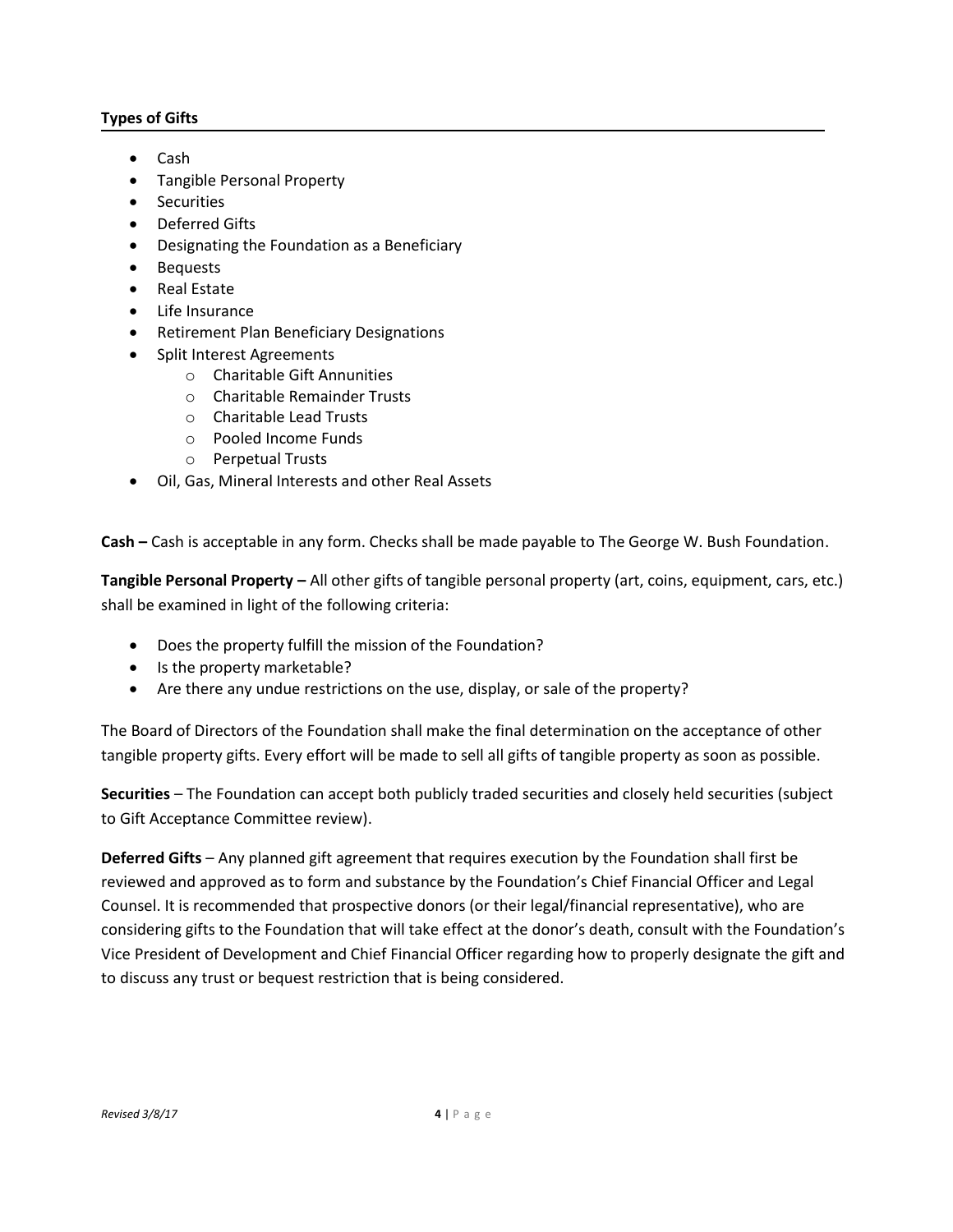**Designating the Foundation as Beneficiary** – The Foundation will accept any proceeds that it receives as a designated beneficiary (or an alternate beneficiary) of a life insurance policy, a deferred annuity contract, an IRA, a defined benefit plan, a 401(K) plan, a defined contribution (profit sharing) plan or other qualified plan, unless the designation imposes restrictions or a trust management, in which case, prior review and approval by the Foundation is required.

**Bequests** – Direct, unencumbered bequests shall be accepted by the Foundation if the underlying assets are in conformity with the guidelines set forth in the 'Gifts Defined' section of this Policy. The Foundation reserves the right to reject gifts from the estates or trusts of deceased donors that are not in conformity with the terms of this Policy.

A bequest to the Foundation is made in the donor's will or revocable trust. The donor can designate a specific amount, a percentage, or the remainder of an estate to the Foundation.

Donors should be encouraged to notify the Foundation when considering a bequest in order to ensure that the assets left to the Foundation meet the criteria set forth in this Policy and to discuss an restriction that is being considered.

**Real Estate** – Gifts of real estate may include developed property or undeveloped property. Prior to acceptance of real estate, the Foundation shall require an initial enviromental review of the property. In the event that the initial inspection reveals a potential problem, the Foundation shall retain a qualified inspection firm to conduct an environmental audit. Costs of the audit shall be an expense of the donor unless an exception is approved by the Foundation's leadership.

The Foundation will make the determination to hold or sell the accepted real estate. When appropriate, a title binder shall be obtained by the Foundation prior to the acceptance of the real property gift. The cost of the title binder shall generally be an expense of the donor.

Prior to the acceptance of the real property, the gift shall be approved by the Gift Acceptance Committee in coordination with the Development Committee.

**Life Insurance Policies -** The Foundation will accept gifts of life insurance policies, including whole life, variable, and universal life policies, which meet the guidelines specified below. The Foundation can also be named as a beneficiary of a term life insurance policy.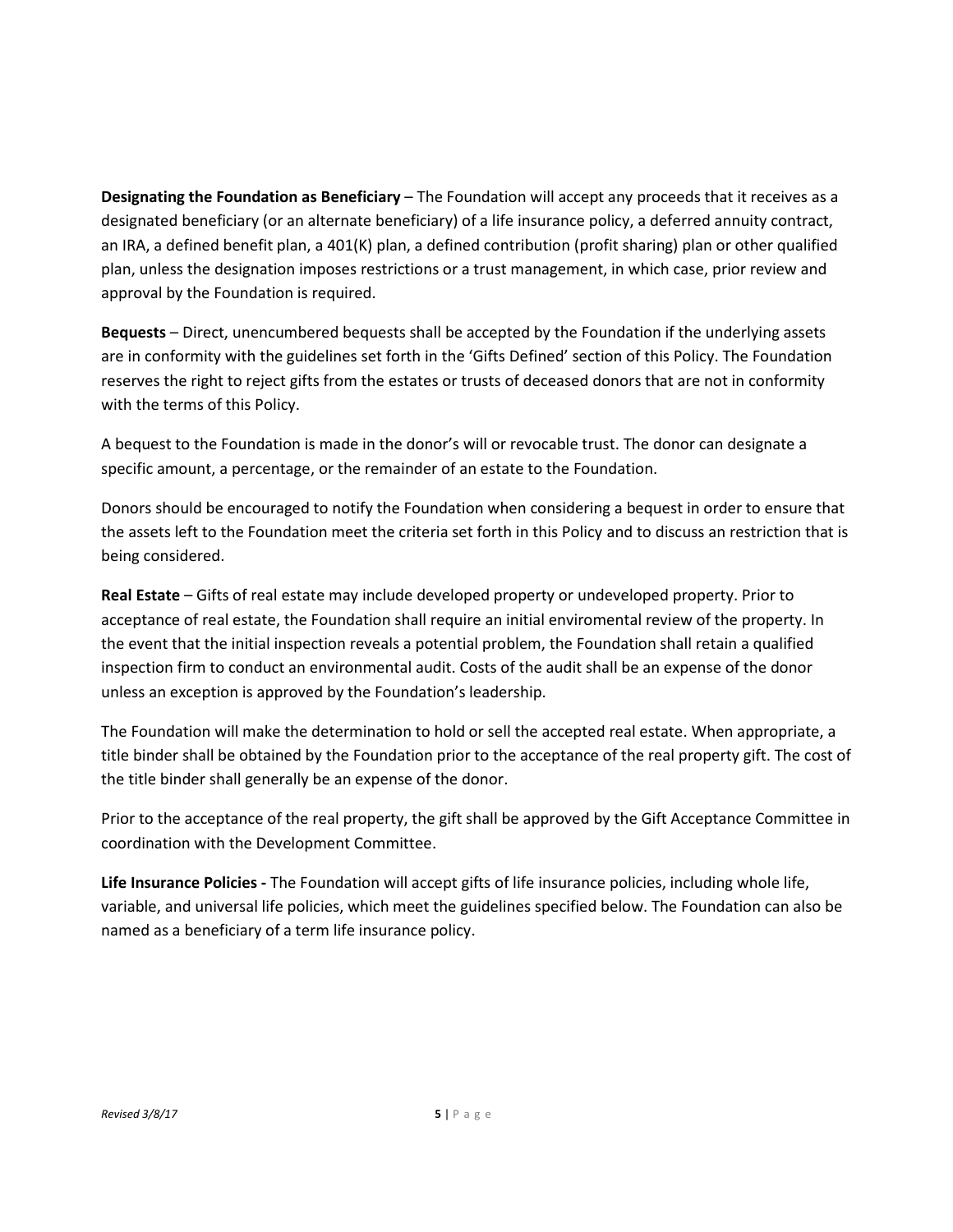## **Guidelines:**

Gifts of life insurance policies which meet the following criteria may be accepted:

- 1. The policy is paid-up or, if not paid-up as of the date of the gift:
	- a. has a minimum face value of \$100,000;
	- b. has a payment schedule not to exceed twelve years and which assumes an interest rate not to exceed the average historical dividend rate for the prior three year period (for existing policies an "in force" illustration will be required); and
	- c. requires a written pledge of a charitable contribution from the donor to the Foundation in a total amount which equals or exceeds the total premiums due, and the pledge payments scheduled so as to equal or exceed each policy premium payment as that payment becomes due. This written pledge agreement also will acknowledge the absolute ownership by the Foundation of the policy given and acknowledge the resulting right of the Foundation to cash-in the policy and apply the proceeds of the same in accordance with donor intent.
- 2. The Foundation is designated as the owner and beneficiary of the policy. While the policy will identify the Foundation as the beneficiary, there should also be a written agreement between the donor and the Foundation to transfer ownership of the policy to the Foundation within ninety days of the date the gift agreement is approved and accepted.

**Retirement Plan Beneficiary Designations** - Donors and supporters of the Bush Center will be encouraged to name the Foundation as beneficiary of their retirement plans. Such designations will not be recorded as gifts until such time as the gift is irrevocable.

**Charitable Gift Annunitie**s **–** Charitable gift annuities may be arranged with the Foundation as recipient of the remaining principal after payments have terminated.

**Charitable Remainder Trusts -** The Foundation may accept designation as remainder beneficiary of a charitable remainder trust with the approval of the Gift Acceptance Committee. Consisting of the Vice President of Development, the Foundation's Legal Counsel and its Chief Financial Officer. The Foundation will not accept appointment as trustee of a charitable remainder trust.

**Charitable Lead Trusts -** The Foundation may accept designation as remainder beneficiary of a charitable remainder trust with the approval of the Gift Acceptance Committee. The Foundation will not accept appointment as trustee of a charitable remainder trust.

**Pooled Income Funds** – The Foundation will accept donations from a pooled income fund where the Foundation is a named beneficiary beneficiary, but will not act as administrator.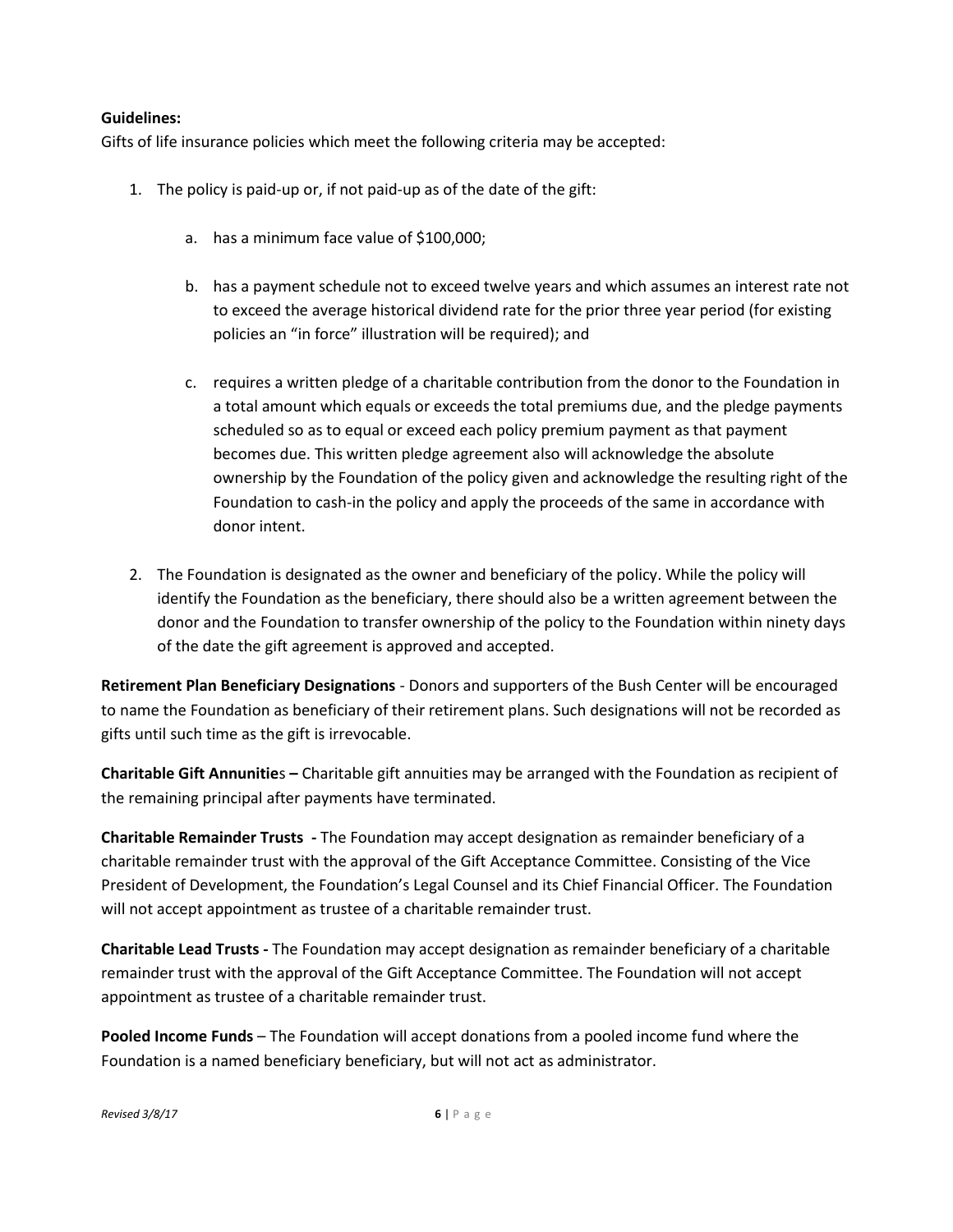**Oil, Gas, Mineral Interests, and other Real Assets** - The Foundation may accept oil and gas property interests, when appropriate and would encourage the owners of such to liquidate the interests and give funds directly to the Foundation. Prior to acceptance of an oil and gas interest the gift shall be approved by the Gift Acceptance Committee.

## **Guidelines**

Criteria/guidelines for acceptance of the property shall include:

- 1. Gifts of surface rights should have a value of \$20,000 or greater.
- 2. Gifts of oil, gas, and mineral interests should generate at least \$5,000 per year in royalties or other income (as determined by the average of the three years prior to the gift).
- 3. The property should not have extended liabilities or other considerations that make receipt of the gift inappropriate.
- 4. A working interest is rarely accepted. A working interest may only be accepted when there is a plan to minimize potential liability and tax consequences.
- 5. The property should undergo an environmental review to ensure that the Foundation has no current or potential exposure to environmental liability.

Gifts that fall outside this policy i.e., do not fall into any category noted above, will be considered by the Gift Acceptance Committee on a case-by-case basis and subject to acceptance by the Foundation's Board of Directors.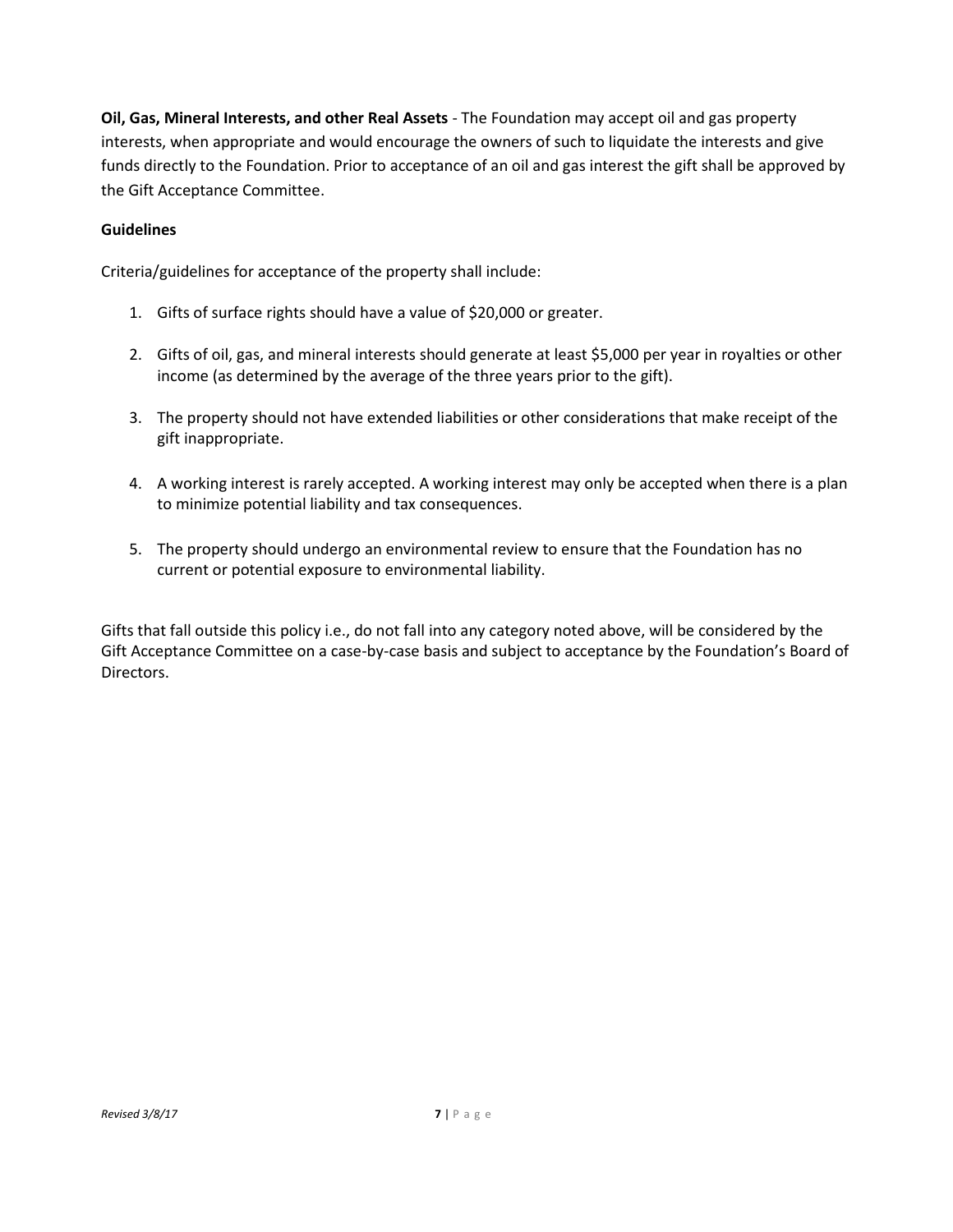### **Policy Effective Date**

The Gift Acceptance Policy was adopted March 8, 2017, and became effective on that date. All gift agreements shall be governed by the Gift Acceptance Policy in effect at the time the original gift was accepted.

#### **Policy Amendment and Review**

Responsibility for review of the recommended amendments to the Policy shall be that of the Development Committee of the Foundation. This Policy shall be reviewed periodically by the Development Committee. To amend the Policy, a written amendment shall be prepared by the Development Committee and submitted to the Board of Directors for review and approval.

Additionally, the President / CEO of the Foundation shall have the authority to amend the Policy to comply with the law whenever it becomes inconsistent with the Internal Revenue Code of 1986, as amended, the regulations promulgated thereunder, or other applicable state or federal laws as of the effective date of change. The Foundation President / CEO shall provide notification to the Development Committee explaining the reason for any change to this Policy. The Foundation President / CEO shall also submit any changes or amendments for approval at the next meeting of the Development Committee of the Foundation Board.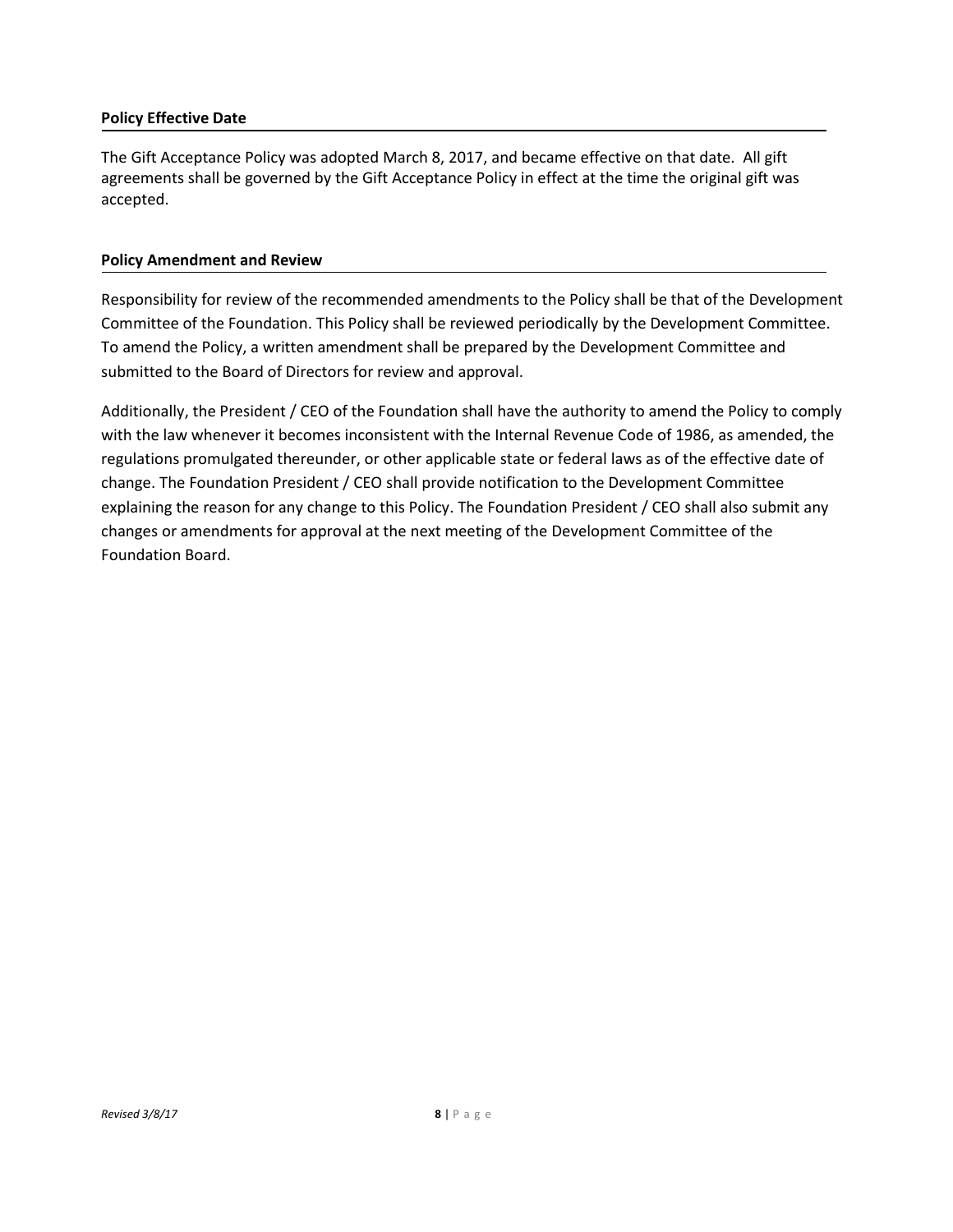## **APPENDIX A**

# **The Donor Bill of Rights**

## **PREAMBLE**

The purpose of this statement is to encourage responsible gift planning by urging the adoption of the following Standards of Practice by all individuals who work in the charitable gift planning process, gift planning officers, fundraising consultants, attorneys, accountants, financial planners, life insurance agents and other financial services professionals (collectively referred to hereafter as "Gift Planners"), and by the institutions that these persons represent. This statement recognizes that the solicitation, planning, and administration of a charitable gift is a complex process involving philanthropic, personal, financial, and tax considerations, and as such often involves professionals from various disciplines whose goals should include working together to structure a gift that achieves a fair and proper balance between the interests of the donor and the purposes of the charitable institution.

## **I. PRIMACY OF PHILANTHROPIC MOTIVATION**

The principal basis for making a charitable gift should be a desire on the part of the donor to support the work of charitable institutions.

## **II. EXPLANATION OF TAX IMPLICATIONS**

Congress has provided tax incentives for charitable giving, and the emphasis in this statement on philanthropic motivation in no way minimizes the necessity and appropriateness of a full and accurate explanation by the Gift Planner of those incentives and their implications.

## **III. FULL DISCLOSURE**

It is essential to the gift planning process that the role and relationships of all parties involved, including how and by whom each is compensated, be fully disclosed to the donor. A Gift Planner shall not act or purport to act as a representative of any charity without the express knowledge and approval of the charity, and shall not, while employed by the charity, act or purport to act as a representative of the donor, without the express consent of both the charity and the donor.

## **IV. COMPENSATION**

Compensation paid to Gift Planners shall be reasonable and proportionate to the services provided. Payment of finders fees, commissions, or other fees by a donee organization to an independent Gift Planner as a condition for the delivery of a gift are never appropriate. Such payments lead to abusive practices and may violate certain state and federal regulations. Likewise, commission-based compensation for Gift Planners who are employed by a charitable institution is never appropriate.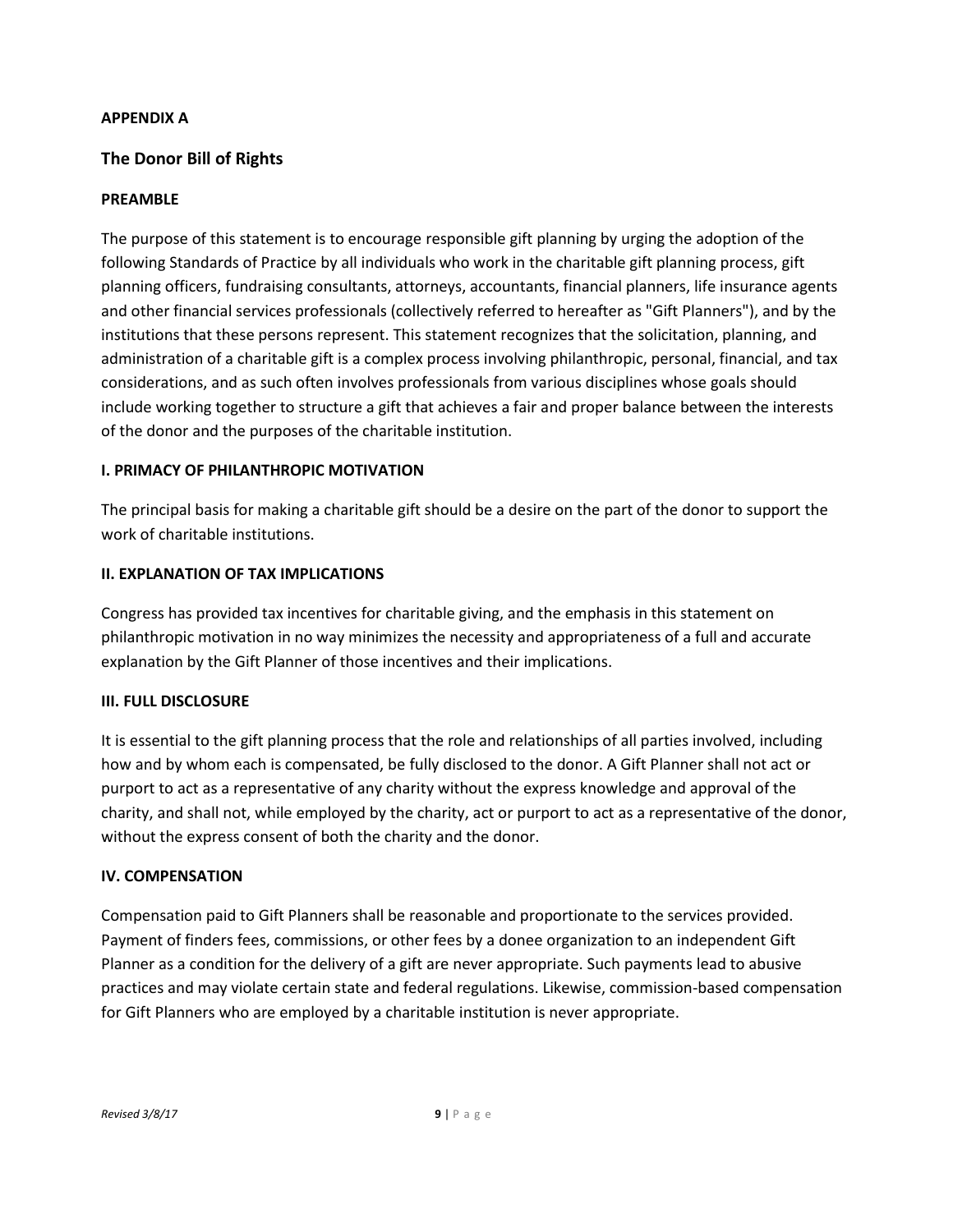## **V. COMPETENCE AND PROFESSIONALISM**

The Gift Planner should strive to achieve and maintain a high degree of competence in his or her chosen area, and shall advise donors only in areas in which he or she is professionally qualified. It is a hallmark of professionalism for Gift Planners that they realize when they have reached the limits of their knowledge and expertise, and as a result, should include other professionals in the process. Such relationships should be characterized by courtesy, tact, and mutual respect.

## **VI. CONSULTATION WITH INDEPENDENT ADVISORS**

A Gift Planner acting on behalf of a charity shall in all cases strongly encourage the donor to discuss the proposed gift with competent independent legal and tax advisors of the donor's choice.

## **VII. CONSULTATION WITH CHARITIES**

Although Gift Planners frequently and properly counsel donors concerning specific charitable gifts without the prior knowledge or approval of the donor organization, the Gift Planners, in order to ensure that the gift will accomplish the donor's objectives, should encourage the donor, early in the gift planning process, to discuss the proposed gift with the charity to whom the gift is to be made. In cases where the donor desires anonymity, the Gift Planners shall endeavor, on behalf of the undisclosed donor, to obtain the charity's input in the gift planning process.

## **VIII. DESCRIPTION AND REPRESENTATION OF GIFT**

The Gift Planner shall make every effort to assure that the donor receives a full description and an accurate representation of all aspects of any proposed charitable gift plan. The consequences for the charity, the donor and, where applicable, the donor's family, should be apparent, and the assumptions underlying any financial illustrations should be realistic.

## **IX. FULL COMPLIANCE**

A Gift Planner shall fully comply with and shall encourage other parties in the gift planning process to fully comply with both the letter and spirit of all applicable federal and state laws and regulations.

# **X. PUBLIC TRUST**

Gift Planners shall, in all dealings with donors, institutions and other professionals, act with fairness, honesty, integrity, and openness. Except for compensation received for services, the terms of which have been disclosed to the donor, they shall have no vested interest that could result in personal gain.

Adopted and subscribed to by the National Committee on Planned Giving and the American Council on Gift Annuities, May 7, 1991. Revised April 1999.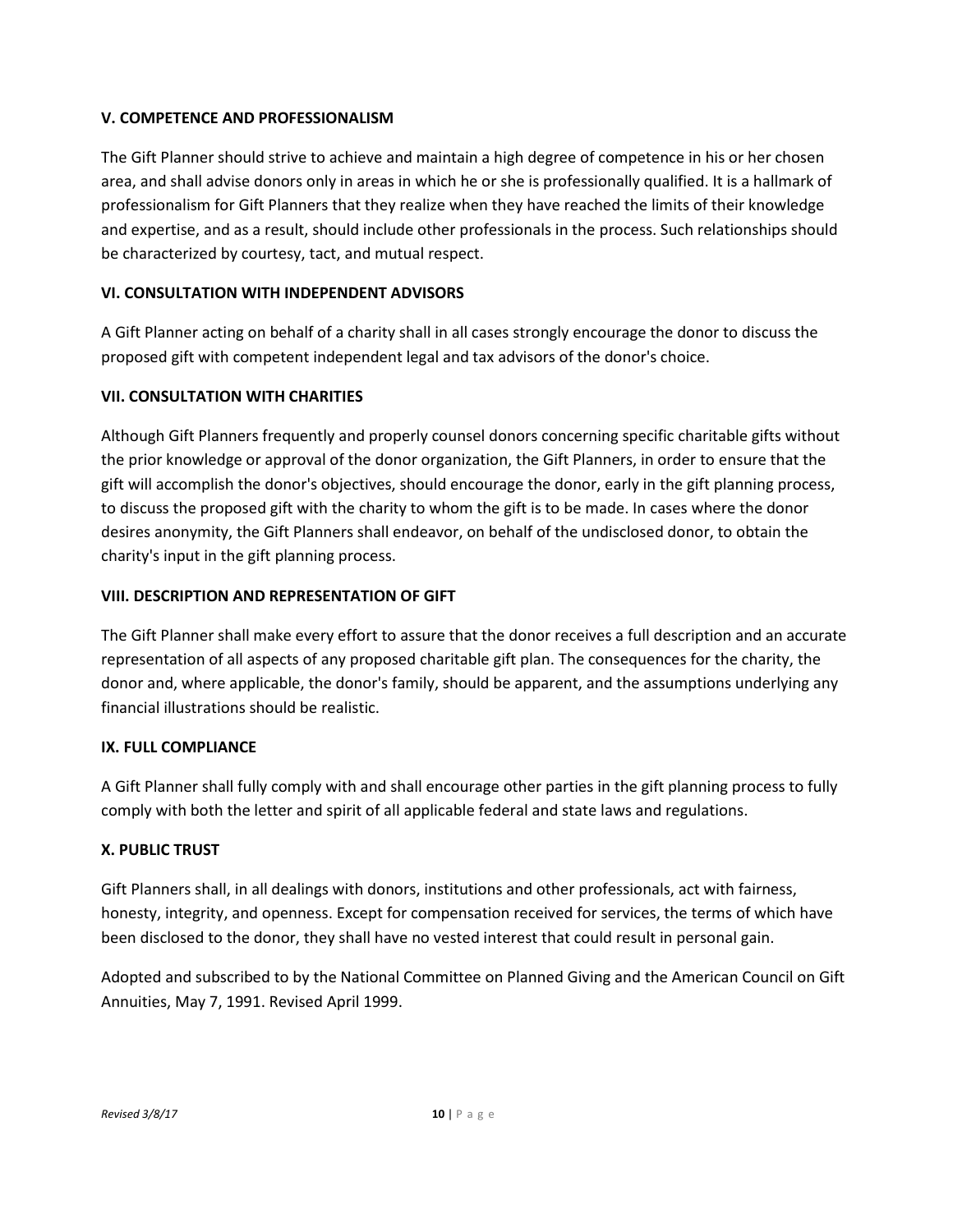#### **APPENDIX B**

#### **ENDOWMENT GIFT POLICY**

#### **The George W. Bush Foundation**

#### **CONTENTS**

- I. Purpose of Endowment Policy
- II. Assets Covered by Policy
- III. Alignment with UPMIFA and GAAP Rules
- IV. Terminology and Definitions
- V. Investment Policy
- VI. Spending Policy
- VII. Assessment of Fees
- VIII. Administration of Funds
- IX. Modification or Termination of Funds
- X. Restatement of Endowment Policy

This Endowment Policy was adopted by and approved by the Board of Directors at its duly noticed meeting on November 16, 2016.

#### **I. Purpose of Endowment Policy**

The George W. Bush Foundation ("the Foundation") establishes and manages endowment funds. The objective is to ensure that each donor's contribution fulfills the donor's intent while complying with the accounting and law requirements as well as the Foundation's policies as approved by the Board of Directors.

The endowment funds help to assure the long-range financial security of the Foundation and the George W. Bush Presidential Center. Because it is critical to maintain the highest standards of stewardship over a longtime horizon, and in consideration of the generosity and commitment from our donors, the Endowment Policy is revised from time to time. This assists to avoid unforeseen issues for these long‐ term holdings and allows the Foundation to fulfill its promise to the donor to manage funds wisely.

In addition, endowment funds often span many generations and as times, society, and financial markets change, it is important to review and realign policy. A donor may establish a named endowment fund by providing pledged gifts over time totaling \$25,000 or more, provided that the time period does not exceed five years. A donor may give an endowment gift or pledge of any size to the unrestricted general operating endowment fund or to one of three Impact Center restricted endowment funds.

Endowment funds are comprised of special asset classes held by the Foundation. The terms for these asset classes may vary based on whether the classes are described in the Texas Uniform Prudent Management of Institutional Funds Act ("TUPMIFA") or in Accounting Principles Generally Accepted in the United States of America ("US GAAP"). Both accounting requirements and legal rules govern the endowment funds. Asset classes are described below in Section IV.

*Revised 3/8/17* **11** | P a g e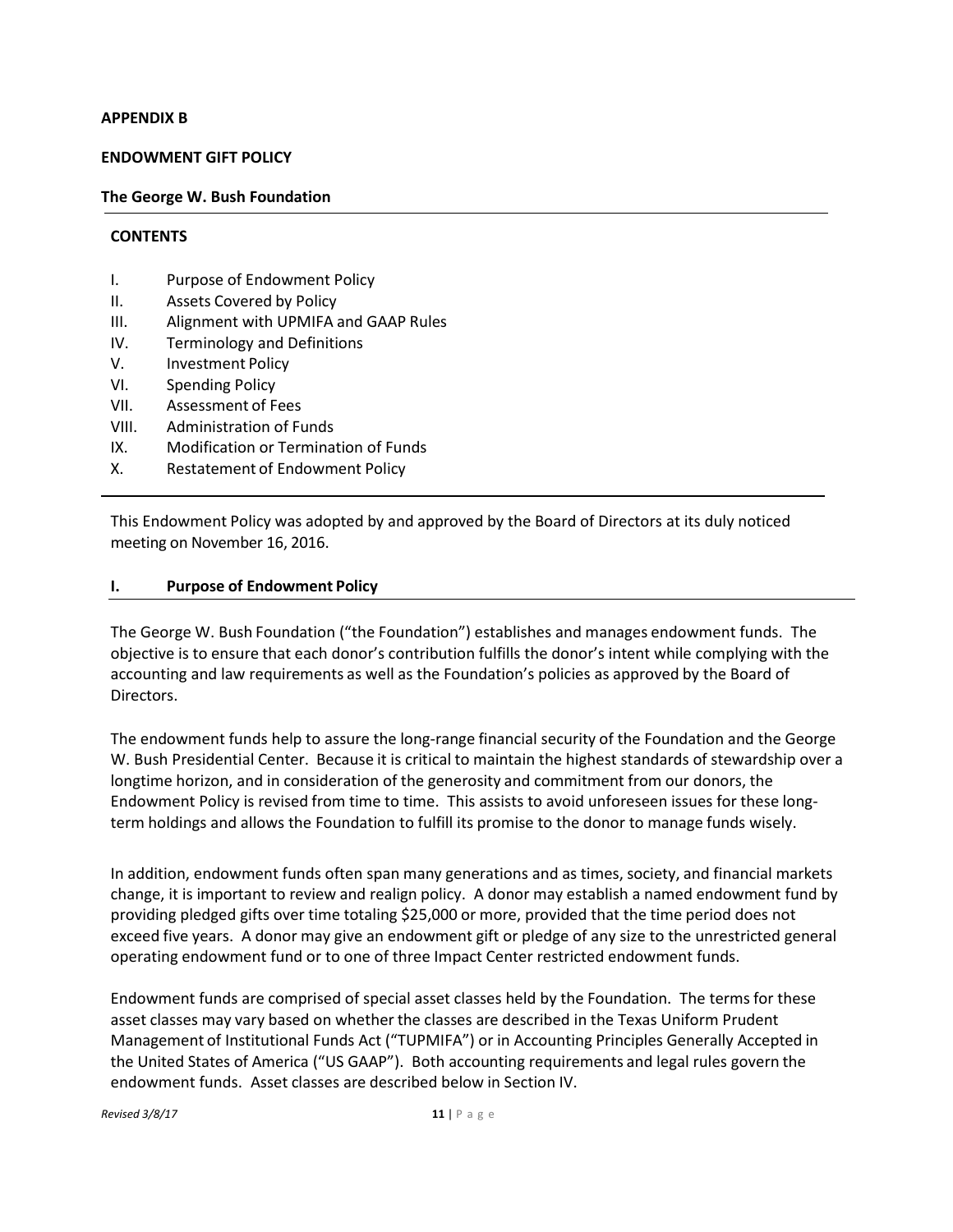## **II. Assets covered by the Endowment Policy**

Texas adopted revised rules governing institutional funds in 2007, effective as of September 1, 2007, for existing and new funds, referred to generally as TUPMIFA. Endowment funds are one type of institutional funds to be governed by this law. An endowment fund is one that, under terms of a gift instrument or agreement, is not wholly expendable on a current basis. This provides for permanent and term endowments as defined in Section IV below.

Certain assets are specifically excluded from the definition of institutional funds, and therefore are not endowment funds: program-related assets (assets used in the charitable program), funds held by a thirdparty trustee (aside from another institution or another charity), and a fund where a beneficiary (not an institution) holds an interest, such as a charitable remainder trust while the income beneficiary is still receiving payments. Consequently, these three classes will not be affected by this endowment policy.

All other types of funds described in Section IV are covered by this policy.

## **III. Alignment with UPMIFA and GAAP Guidelines**

This policy is intended to comply with and be administered under the UPMIFA rules as provided in the Texas Property Code § 163.005(g) (2010). These provisions specifically provide for management and investing of the funds as well as appropriation (spending) or accumulation. They also provide mechanisms for modification of funds where necessary.

GAAP rules are followed consistently in order to comply with audit requirementsfor financial statements.

# **IV. Terminology and Definitions**

## **Permanent Endowments**

Assets held as endowment funds vary by classification. Permanent endowments are "permanently restricted funds," better known in common parlance as "true endowment," which means the donor has set forth specific restrictions to last in perpetuity.

## **Term or Temporary Endowments**

Temporarily restricted funds means the donor has restricted the funds in some temporal manner. Thus, an endowment fund may be designed to last for a set number of years, and then released to become an unrestricted fund. In other provisions, the donor may allow interest, gain, and principal to be appropriated, or amortized, over time until the fund is fully expended. A third usage of temporary restriction is to restrict not only the fund to endowment, but also its distribution to a specific use or program.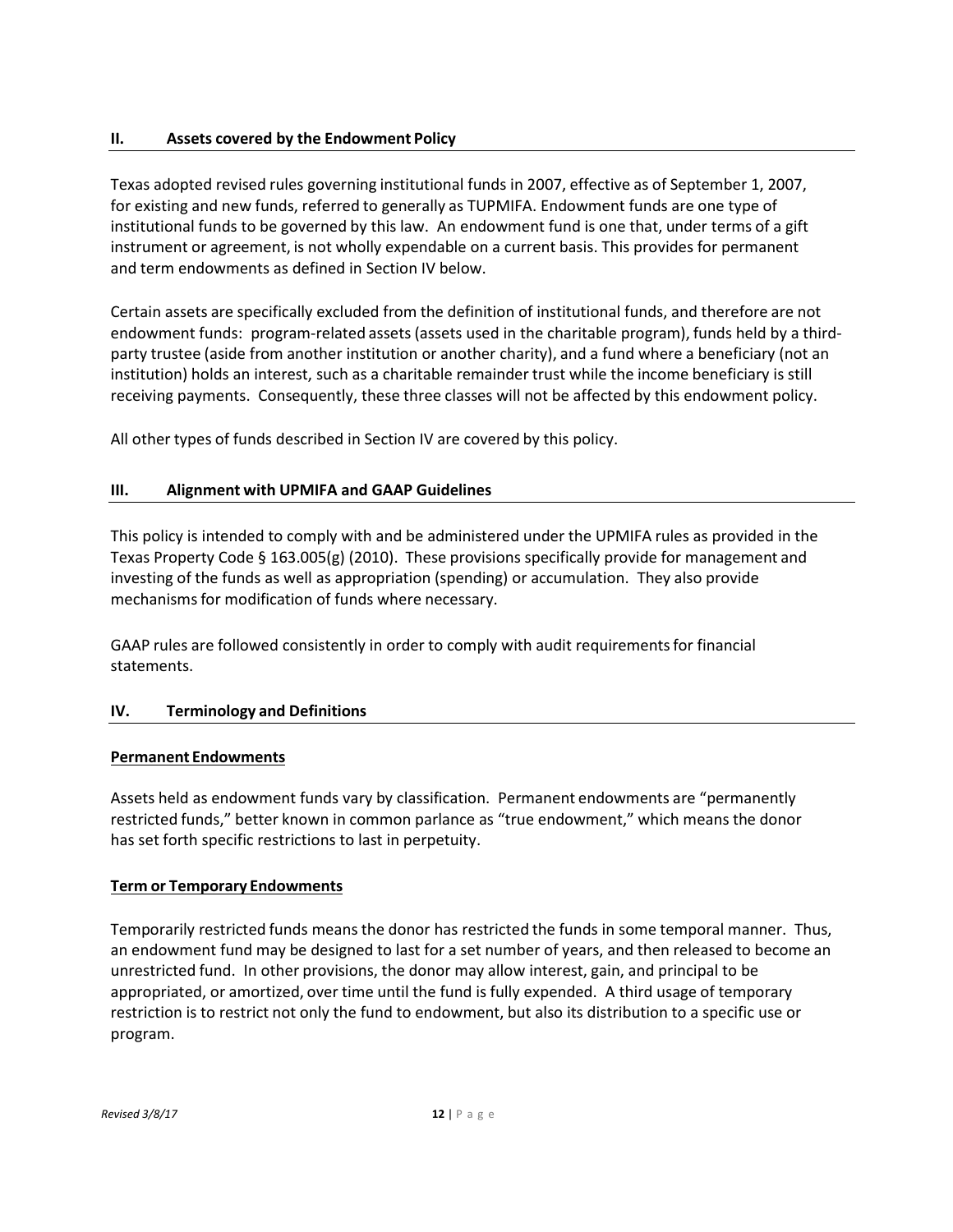## **Quasi‐Endowment**

Quasi‐endowment, or the accounting term "funds functioning as endowment," means that the Foundation imposed a restriction upon itself, calling a fund a quasi‐endowment. However, UPMIFA and GAAP rules specifically state that the term endowment fund does not include assets an institution designates as endowment for its own use. Consequently, quasi‐endowment funds are actually unrestricted funds the Foundation chooses to treat as an endowment.

## **V. Investment of Endowment Funds**

All types of endowment funds, including quasi‐endowments, will be invested in accordance with the Foundation's approved Investment Policy Statement.

In accordance with standards required by UPMIFA, subject to the intent of the donor expressed in a gift instrument, and in compliance with the Foundation's duty of loyalty expressed in UPMIFA, the endowment funds will be managed and invested in good faith and with the care an ordinarily prudent person would exercise in similar circumstances.

Gifts intended for endowment that are non-income producing in-kind or illiquid assets will be managed separately while illiquid. All illiquid assets designated to fund an endowment will be sold when the Foundation deems prudent, and the net proceeds after the sale will then be included in the endowment investment pool subject to the Investment Policy Statement. While illiquid or non-income producing, all assets will be valued annually to determine fair market value.

# **VI. Spending Policy**

## **Purpose of Rule**

The spending policy is part of the Investment Policy statement and governs the distributions from all endowment funds. The intent of the spending policy is three-fold: to achieve consistency with regard to all three types of endowment funds addressed in Section IV, to balance the expenditures in order to preserve the funds' ability over time to support then-current activities, and to enhance the value of the funds to extend their benefits to future generations.

## **Components of Expenditure**

In accordance with UPMIFA, it is lawful to provide for distributions from principal, gain, whether realized or unrealized, and income (dividends, interest, rents, royalties). The Foundation may appropriate or accumulate so much of the funds as it determines prudent for the uses, benefits, purposes, and duration of an endowment fund. To limit such authority to spend or accumulate, a donor must specifically state a limitation or restriction in the gift agreement. It is the intent of the spending policy to achieve consistency in the management of the numerous endowment funds, and therefore the Foundation will not encourage variations from its spending policy on a per donor basis.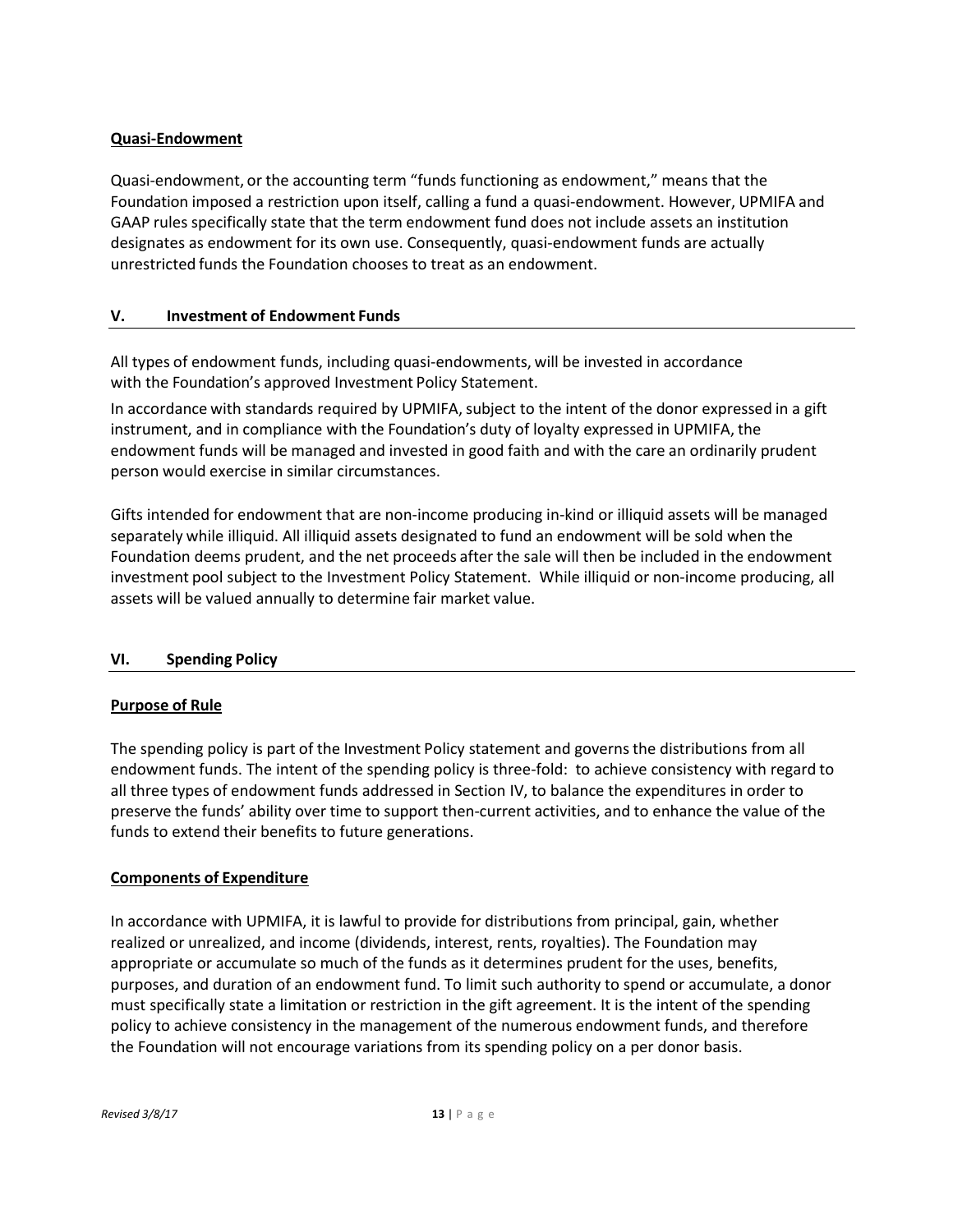## **Spending Rate**

The distributable amount for payout each year is based on four and one-half percent (4.5%) of the average of the market values on December 31st for each of the three consecutive years (12 quarters) preceding the calendar year in which the payout is to be made. For new accounts, only those accounts showing funds on deposit for at least one full calendar year will be included in the average. This rate may be altered by a vote of the Board of Directors of the Foundation.

In general, the four and one-half percent (4.5%) amount distributable in accordance with the set spending rate will be composed first from realized total return, and if insufficient, from principal, unless principal usage is specifically prohibited by a donor's written direction. Income and gain in excess of the distributable amount as defined in this spending policy shall be added back to the fund to be reinvested for growth and to preserve and enhance the value of the fund. The reinvested amounts will be identified as spending reserves and to the extent that a current year's investmenttotal return is insufficient to meet the spending rate, the reserves may be drawn upon for distribution.

For quasi-endowments, the reserve will be added to principal of the fund and such enhanced principal will be expendable in accordance with the true endowment spending policy or the governing resolution of the quasi-endowment fund, if any, or the direction of the Board of Directors.

## **Illiquid Assets Held as Endowment**

No distribution will be made from illiquid and non-income producing assets held in endowment until the assets are liquidated, are added to the endowment investment pool, and therefore become income producing. However, if illiquid assets are producing net income after administrative expenses, distributions may be made from the income of the asset.

Income earned on illiquid assets held as endowment may be distributed in accordance with a donor's expressed, written intent in the gift agreement, or by approval of the Board of Directorsif no intent was expressed by the donor in the gift agreement.

## **Gifts Received from the Proceeds of Estates**

A donor may name the Foundation as a beneficiary under their will. If the gift is not part of a designated planned gift and is unrestricted as to purpose and the gift is greater than the threshold amount of \$25,000, the Foundation Board will designate the gift as quasi-endowment.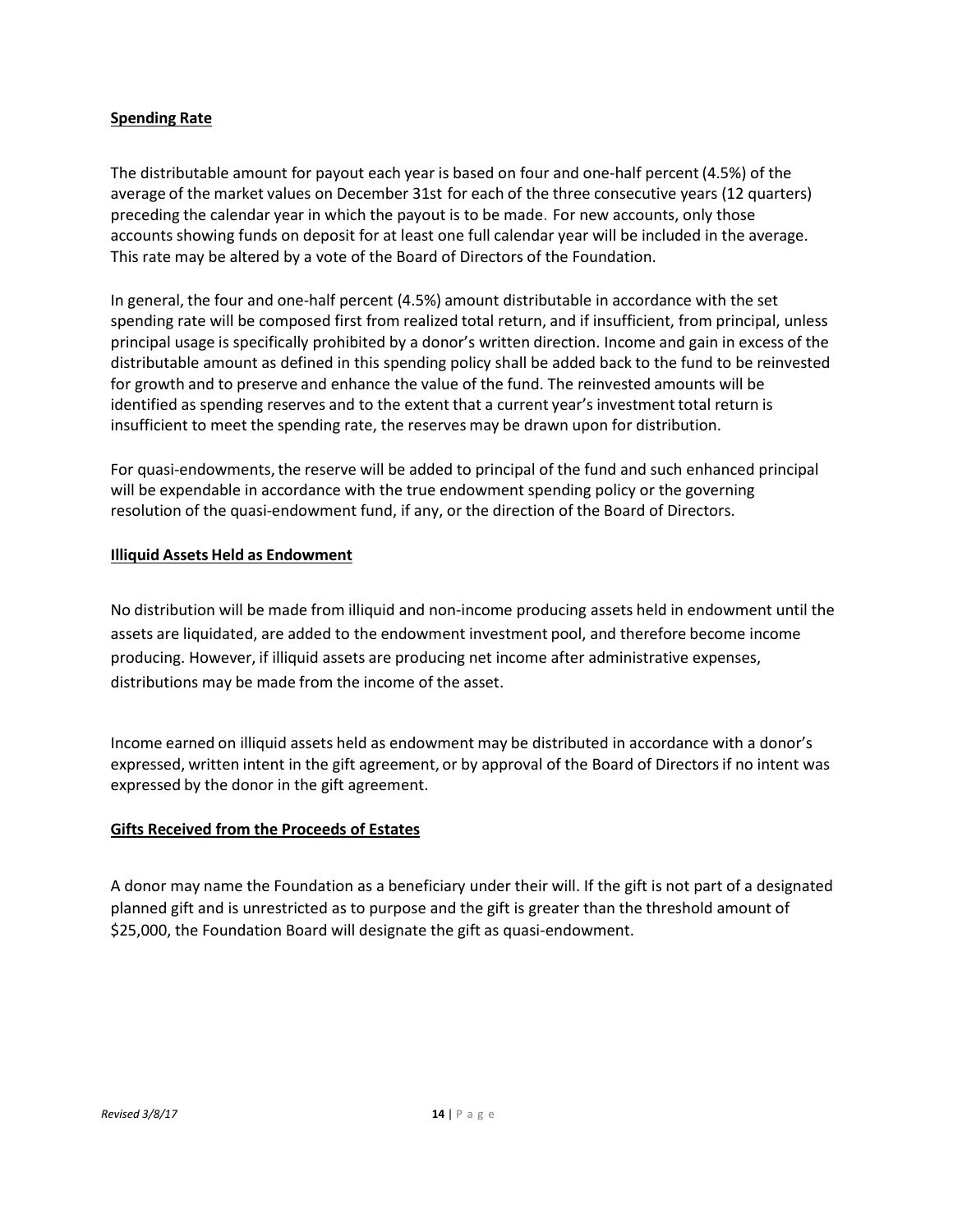#### **VII. Assessment of Fees**

### **Fees Assessed**

All endowment accounts in the endowment pool are subject to fees assessed annually at the rate of 1.00% of the market value of the endowment account. The fees are charged to provide for the endowment operation and infrastructure support necessary to sustain the endowment and its purposes. The assessed fee shall be a priority distribution and shall be distributed to the general operating fund of the Foundation. The Foundation may take up to 10% of an endowment gift for unrestricted use for operational purposes. This operational funding will support the immediate needs of the Foundation while long-term endowment funds appreciate.

## **Illiquid Assets**

Illiquid and non-income producing assets that are not yet part of the endowment investment pool are not subject to this fee assessment, unless the Foundation determines this fee is needed to cover administrative support for such an asset.

## **VIII. Administration of New Funds**

## **New Accounts and Endowments Pledged Over Time**

All new named endowment fund accounts will be required to exceed the \$25,000 threshold amount. Endowments created prior to the adoption of this policy will be "grandfathered" and not subject to the new threshold requirement. All pledged named endowment fund accounts being funded over time will be operated as an endowment, unless expressly provided in the gift agreement.

## **IX. Modification or Termination of a Fund**

#### **In General**

The Foundation may seek to modify a restricted gift if the restriction has become unlawful, impracticable, impossible to achieve, or wasteful. Such modification or release of restriction shall be done in a manner consistent with the provisions of UPMIFA. If the donor is alive, the Foundation will seek written consent of the donor to modify or release the restriction on the fund. With the donor's written consent, the Foundation may modify or release a restriction without court approval.

If the donor is not available to provide written consent, a restriction may be modified upon petition to court.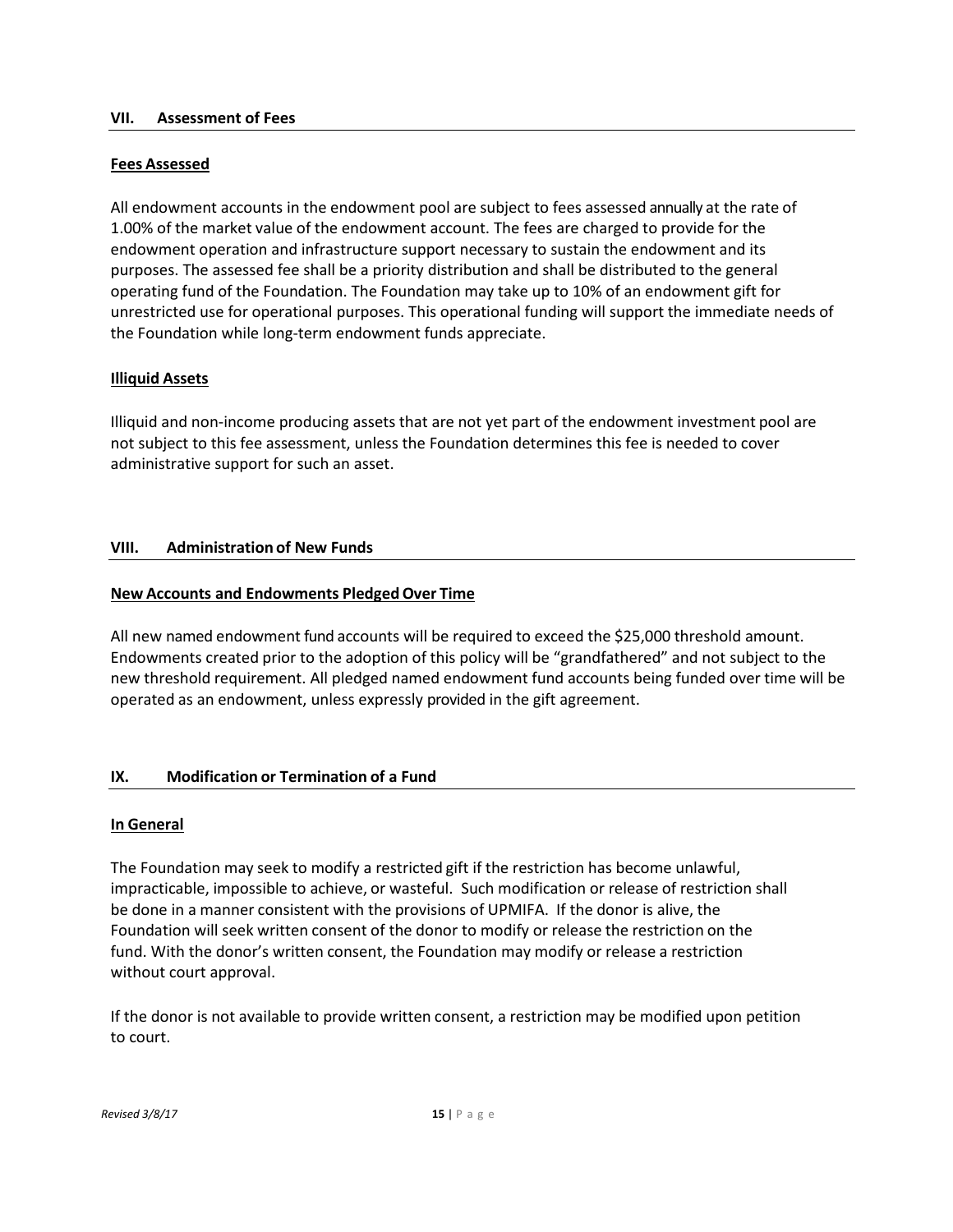## **Endowments with No Further Purpose;Unusable Funds**

Where the stated purpose or use of the fund, or the investment or management of the fund, as provided in the gift instrument, is no longer achievable due to it being unlawful, impracticable, impossible to achieve, or wasteful, the Foundation may petition the court, with notice to the Texas Attorney General, to modify the purpose in a manner consistent with the stated purpose, or modify the investment to further the purpose of the fund.

## **Endowments with Insufficient Funds**

Where the Foundation determines that a restriction in a gift instrument on investment, management or purpose is unlawful, impracticable, impossible to achieve, or wasteful, the Gift Acceptance Committee, in consultation with the Board of Directors, will review the relevant facts in conjunction with the permissible modification options under Texas Property Code Section 163.007 (Release or Modification of Restrictions on Management Investment, or Purpose) and Texas Property Code Chapter 123 (Attorney General Participation in Proceedings Involving Charitable Trusts) to pursue the most appropriate legal option for restructuring the gift in order to allow the Foundation to use the funds in a manner as near as possible to the stated purpose or restriction.

## **Endowments Where Gift AgreementAllowsfor Modification**

In some events, a donor may include an "escape clause" or a "cy pres" clause in the gift instrument, allowing the Board of Directors or its delegate to modify a stated purpose to determine another purpose as similar as possible that is usable by the Foundation. In these cases, the Foundation will not seek court approval as the gift agreement controls the modification.

## **Donor Conduct**

In at any time the donor fails to conduct himself or herself without due regard to public morals and decency, or if the donor commits any act or becomes involved in any situation or occurrence tending to degrade the donor in the community, or which brings the donor into public contempt or scandal, or which materially and adversely affect the reputation of the business of the Foundation, whether or not information in regard thereto becomes public, the Foundation shall have the right to remove donor's recognition rights as required pursuant to the related gift agreement.